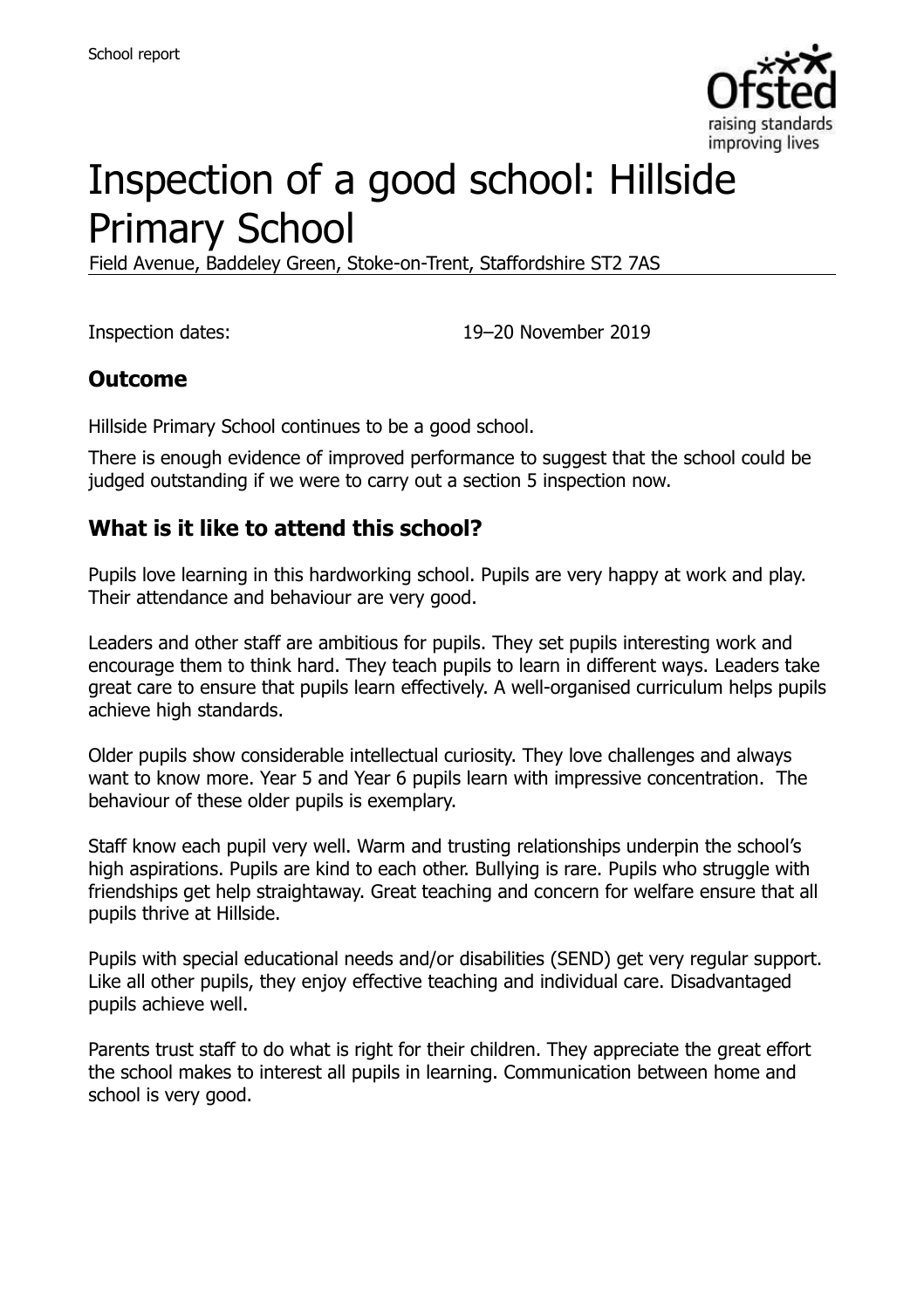

#### **What does the school do well and what does it need to do better?**

Children settle quickly when they start in early years. Specialist and enthusiastic staff get children off to a great start. They provide imaginative resources that help children learn with enjoyment. Care for children is very good. Children's experiences in Nursey and Reception prepare them very effectively for Year 1.

Early reading is a priority for the school. Staff are expert in teaching pupils to read. Pupils learn to read using phonics as soon as they arrive at school. This continues into key stage 1 and pupils usually do very well in the phonics screening check. A few pupils who did not achieve the expected standard in the 2019 check are now catching up in Year 2. Very few pupils in the school fall below the standard expected for their age in reading.

Leaders and staff promote a love of books across the school. As a result, pupils relish reading. They enjoy dipping into the many book boxes sited around school. They are excited about the new 'big reading bus' bought by the school. New, shared reading lessons are helping pupils read even better. Pupils' results in the key stage 2 reading tests are good.

Pupils learn mathematics very well. Many say it is their favourite subject. The curriculum is tightly organised across all years. Teachers organise learning carefully and provide stimulating resources to help pupils learn. Teachers' subject knowledge is good.

Pupils develop mathematical fluency and reasoning from the early years onwards. They practise their mathematical knowledge often. They particularly enjoy using mathematics to solve problems. Overall, effective teaching makes sure that pupils become confident mathematicians. In turn, pupils achieve very good outcomes in the key stage 2 mathematics tests.

Pupils enjoy learning the science curriculum. It is exceptionally well organised. Any new work builds well on prior learning. Most science work builds knowledge and develops skills of enquiry. This helps pupils become confident scientists. During their time at school, pupils learn a good range of scientific knowledge and skills.

Subject leaders in the school are terrific advocates for their subjects. They make sure pupils have ample opportunities to learn their curriculum. They give teachers great ideas about how to teach each topic. They organise interesting trips for pupils that foster a love of their subjects.

Staff have a detailed understanding of how much English and mathematics pupils remember. They are now turning their minds towards how they can check that pupils remember enough in the other subjects.

Pupils have plenty of opportunities to grow into well-rounded individuals at this school. For example, older pupils provide leadership for younger pupils. They raise money for local, national and global charities. Pupils learn outside the classroom by going on a wide variety of fun trips. Most days involve outdoor activities, which all enjoy. The school enhances pupils' spiritual, moral, social and cultural development effectively.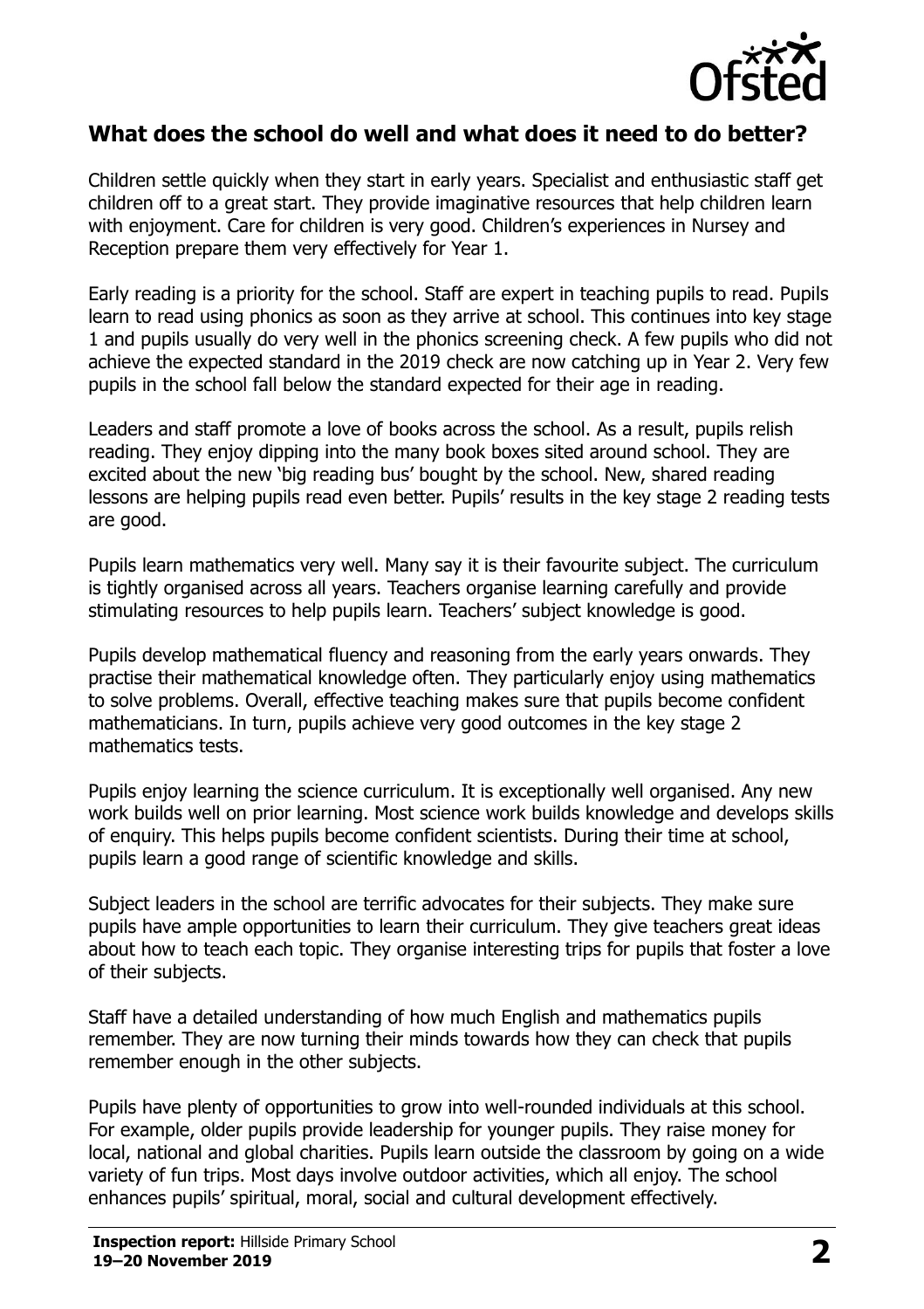

Pupils with SEND get enough help. They learn well from their starting points. They receive plenty of personal help. Disadvantaged pupils do well at this school.

Leadership is very strong. Leaders have improved the school since the last inspection. They are very organised. Alongside their high expectations, they show great care for all staff and pupils' well-being. The governing body is very experienced. It shares the headteacher's vision and ambition for the school. Governors have a robust grasp of the aims of the school's curriculum.

#### **Safeguarding**

The arrangements for safeguarding are effective.

The school is a safe environment. Leaders assess local and wider risks to pupils at regular intervals. Leaders and their staff are vigilant. They act without delay if they have concerns about a pupil. Liaison with other agencies is timely. Safeguarding training for staff and governors is up to date. All staff and governors are trained in keeping pupils safe from extremism.

Pupils feel safe in school. They learn how to keep themselves safe, including when they use the internet. They know they should speak up if they are worried. Safeguarding records and arrangements are of high quality.

#### **What does the school need to do to improve?**

# **(Information for the school and appropriate authority)**

■ Subject leaders are looking at how they can further improve assessment in science and the foundation subjects. They already make regular checks to ensure that pupils are studying enough subject content. They also keep records of how well pupils do specific tasks. They keep 'big floor books', for example, to show what pupils can do. However, apart from in English and mathematics, they are not always sure if pupils remember the detail of what they learn over long periods of time. Leaders should ensure that work continues so that subject leaders are fully confident that all relevant learning in these subjects is retained.

# **Background**

When we have judged a school to be good we will then normally go into the school about once every four years to confirm that the school remains good. This is called a section 8 inspection of a good school or non-exempt outstanding school. We do not give graded judgements on a section 8 inspection. However, if we find some evidence that the school could now be better than good or that standards may be declining, then the next inspection will be a section 5 inspection. Usually this is within one to two years of the date of the section 8 inspection. If we have serious concerns about safeguarding, behaviour or the quality of education, we will convert the section 8 inspection to a section 5 inspection immediately.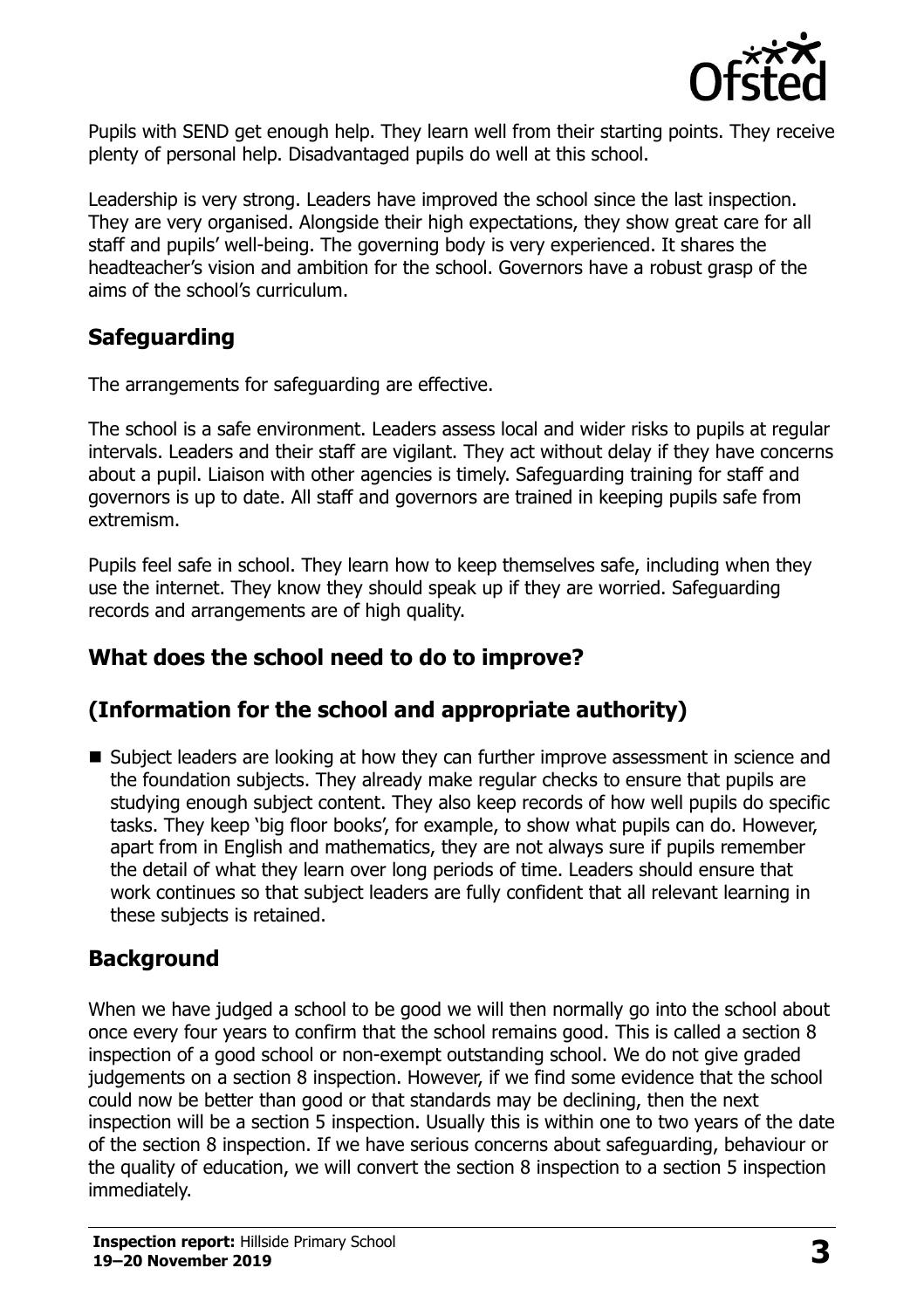

This is the second section 8 inspection since we judged the school to be good on 11–12 January 2011.

# **How can I feed back my views?**

You can use [Ofsted Parent View](https://parentview.ofsted.gov.uk/) to give Ofsted your opinion on your child's school, or to find out what other parents and carers think. We use Ofsted Parent View information when deciding which schools to inspect, when to inspect them and as part of their inspection.

The Department for Education has further quidance on how to complain about a school.

If you're not happy with the inspection or the report, you can [complain to Ofsted.](https://www.gov.uk/complain-ofsted-report)

# **Further information**

You can search for [published performance information](http://www.compare-school-performance.service.gov.uk/) about the school.

In the report, '[disadvantaged pupils](http://www.gov.uk/guidance/pupil-premium-information-for-schools-and-alternative-provision-settings)' refers to those pupils who attract government pupil premium funding: pupils claiming free school meals at any point in the last six years and pupils in care or who left care through adoption or another formal route.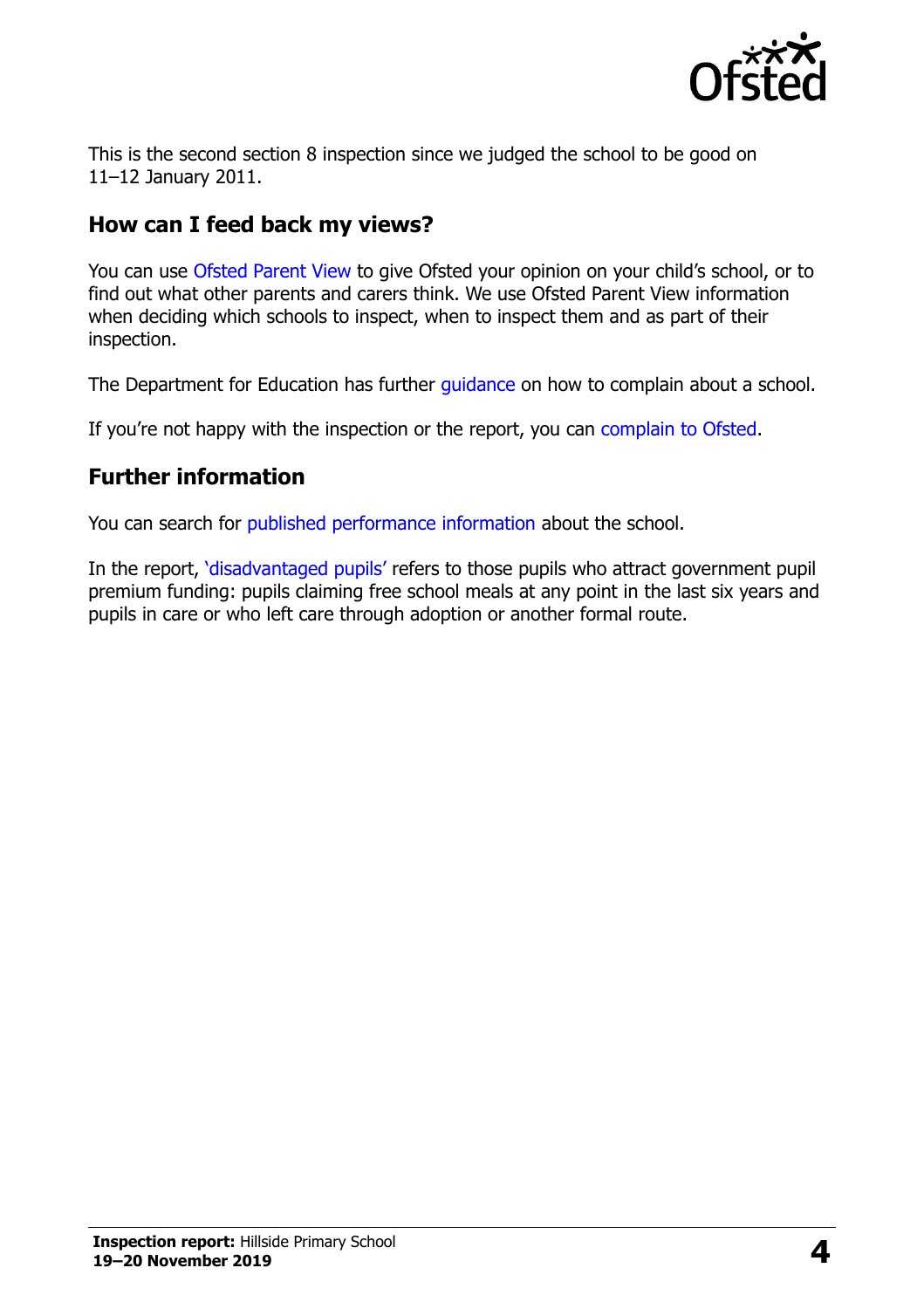

#### **School details**

| Unique reference number             | 124024                     |
|-------------------------------------|----------------------------|
| <b>Local authority</b>              | Stoke-on-Trent             |
| <b>Inspection number</b>            | 10111778                   |
| <b>Type of school</b>               | Primary                    |
| <b>School category</b>              | Maintained                 |
| Age range of pupils                 | 3 to 11                    |
| <b>Gender of pupils</b>             | Mixed                      |
| Number of pupils on the school roll | 239                        |
| <b>Appropriate authority</b>        | The governing body         |
| <b>Chair of governing body</b>      | Mr Derek Gray              |
| <b>Headteacher</b>                  | Mrs Karen Schonau          |
| Website                             | www.hillsideprimary.org.uk |
| Date of previous inspection         | 2 February 2016            |

# **Information about this school**

■ No significant changes to the school have occurred since the last inspection.

#### **Information about this inspection**

- I visited all classes in the school. I spoke with pupils about their learning and daily experiences. I listened to pupils read. I observed their behaviour in lessons and around the school. I visited playgrounds at playtime.
- I looked at early reading, mathematics and science. I also looked at curriculum plans for foundation subjects. I observed a breakfast club and lunchtime activities. I scrutinised key documents, including safeguarding documents. I spoke with senior leaders, subject leaders, teachers, other staff and governors. I also spoke with a representative of the local authority.
- I spoke with parents and carers during a consultation afternoon. I also took account of 54 responses to Parent View, Ofsted's online parental questionnaire, including 29 written responses.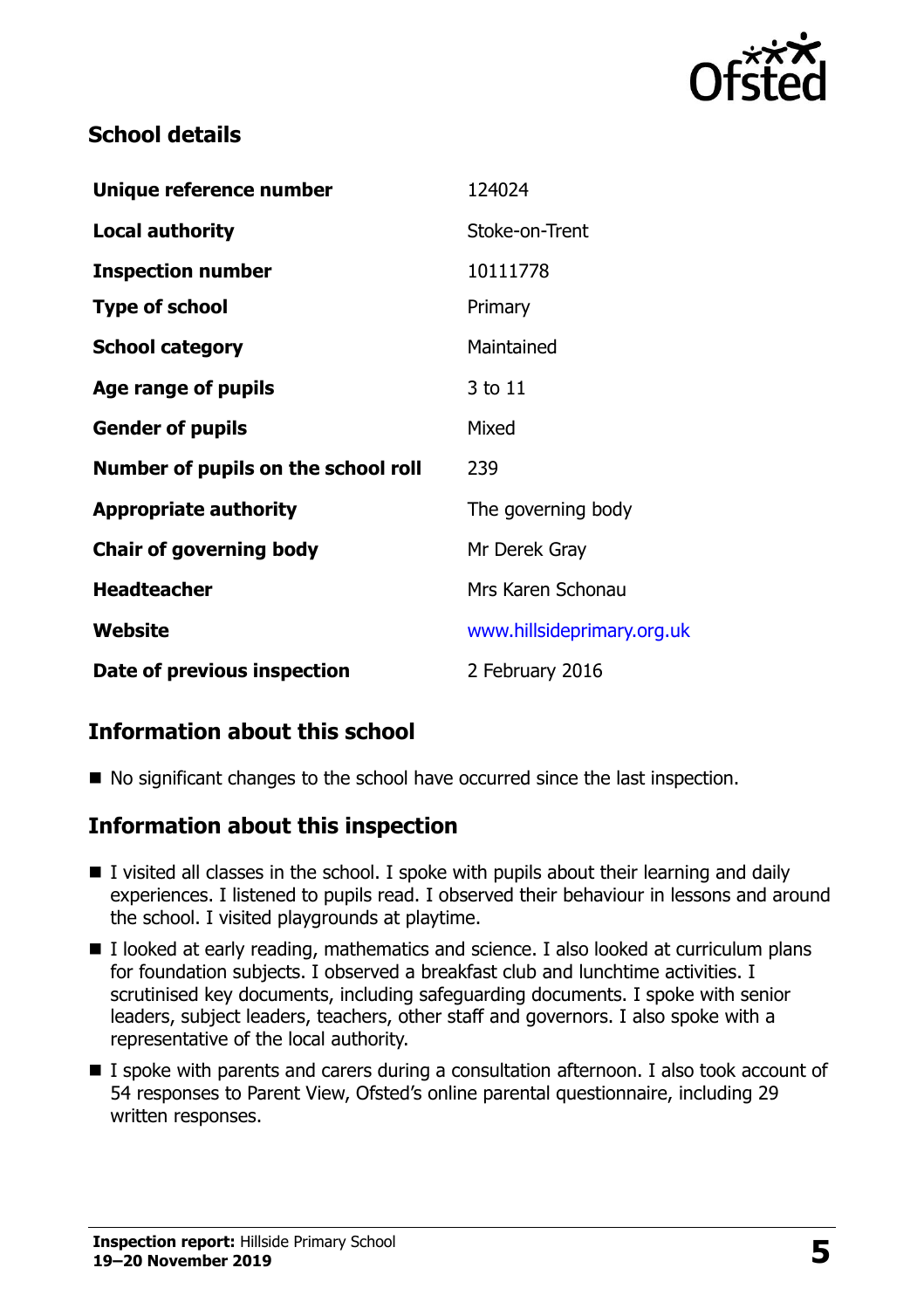

# **Inspection team**

Mike Cladingbowl, lead inspector **Ofsted Inspector**